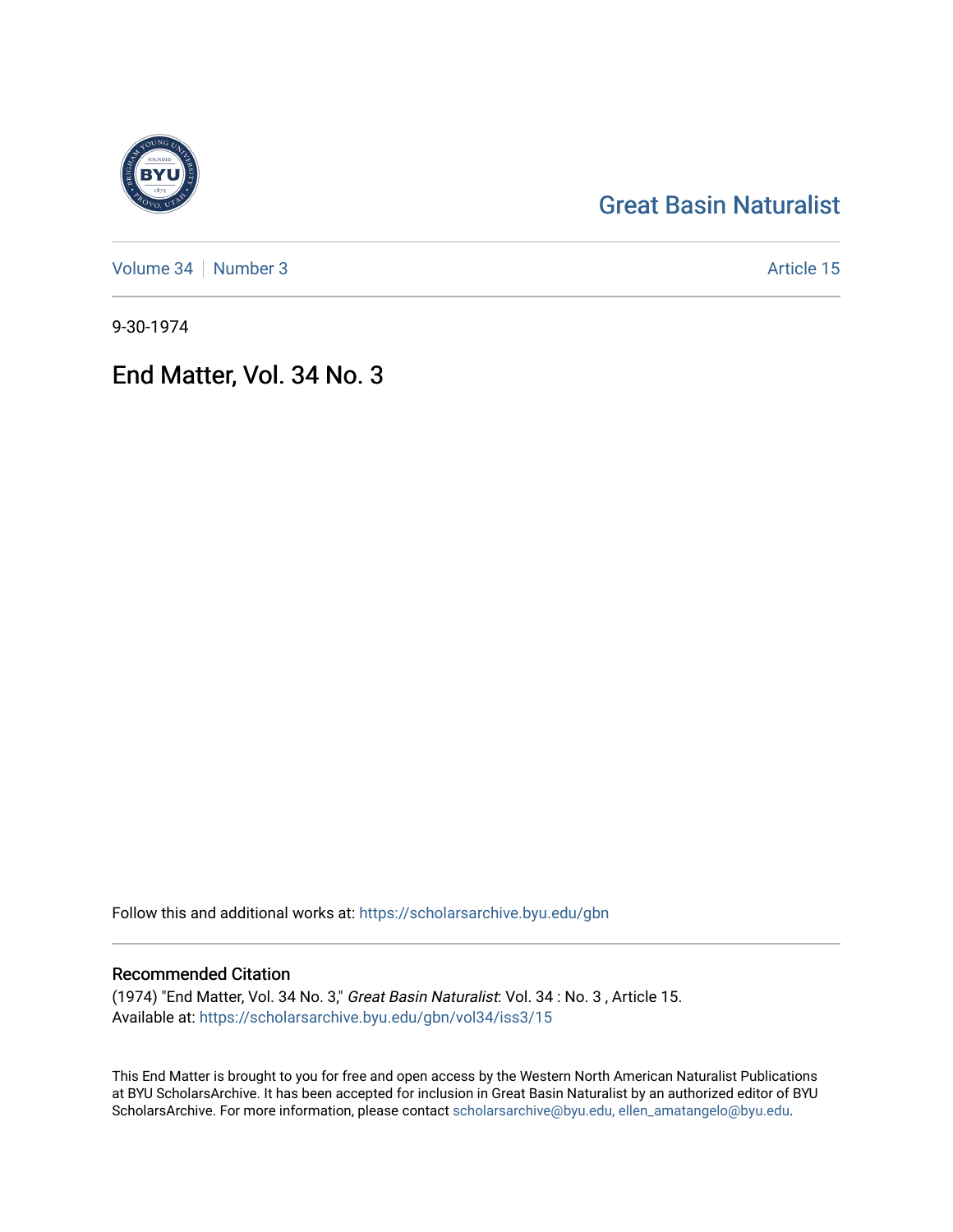#### GREAT BASIN NATURALIST

#### Special Notice

Commercing with volume 35 (March 1975) The Great Basin  $\mathop{\rm lin}\nolimits$  will be combined with the Brighton Young University Bulletin, Biological Series under the title of The Great Basin Not trial t. The format will be changed from the present of  $9$  in h  $\mu$ , column page to a 7x10 in h double column page. The journal will continue to be published quarterly, but the number of pages per rollune will increase to approximately 500. Manuscripts up to 100 pennted pages (about 200 m nu cript pages) in leading ill be ac- $\epsilon$  in table. Publication and reprint charges will be adjusted to the rey format, but will not be ignificantly different from that indiat d below. The subscription rate will be increased to  $$9.00$  per rear (outside the United States, \$10.00).

#### Notice to Contributors

Original manuscripts in English pertaining to the Biological rural history of western North America and intended for publica-In the *Great Basin Naturalist* should be directed to Brigham  $_{\rm long}$  Univer ity, Stephen L. Wood, Editor, Great Basin Naturalist,  $_{\rm mag}$  $Pr(v)$ , Utah 8 $602$ .

MANU-CRIPTS: Two copies are required, typewritten, doubleraced throughout on one side of the paper, with margins of at least  $\frac{1}{2}$  inch on all sides. In general, the style should conform to recommendations published in the most resent edition of the Council of Biol ov Editor Style Manual, publi hed by the American Institute of Biological Science. An abstract, about 3 per ent as long as the lext and written in accordance with Bological Abstracts guidelines, hould preade the introductory paragiaph of each article.

ILLU TRETIONS AND TABLES: All illustrations should be made with a view of having them appear within the limits of the printed page. The illustration the form a part of an article hould acrompany the manuscript. All illustrations and tables to appear in this journal are to be made under the uper is ion of the editor, and  $\mathbb H$  cost of the cuts and labor required to set tables is to be borne by •; Contributor.

Reprints: No repeat are furnished free of charge.  $\Lambda$  price little for reprint and an order form are statt with the  $p$  oof.

REPRI TS SCHEDULE OF THE GREAT BAIN NATURALLY

|  |                                                                       |  |                                                    | <b>Latin</b><br>Additional |  |
|--|-----------------------------------------------------------------------|--|----------------------------------------------------|----------------------------|--|
|  |                                                                       |  | $2pp.$ $4pp.$ $6pp.$ $8pp.$ $10pp.$ $12pp.$ $2pp.$ |                            |  |
|  | 0 copi s $$12.00$ $$14.00$ $16.00$ $$18.00$ $$20.00$ $$22.00$ $$3.00$ |  |                                                    |                            |  |
|  | 10 copies 15.00 17.00 19 00 21.0 23 00 25.00                          |  |                                                    |                            |  |
|  | copi = 18 00 = 20.00 = 22.00 = 21.00 = 21.00 = 28 00                  |  |                                                    |                            |  |
|  | 200 copi s 20.00 22.00 20.00 26.00 25.00 30.00                        |  |                                                    |                            |  |